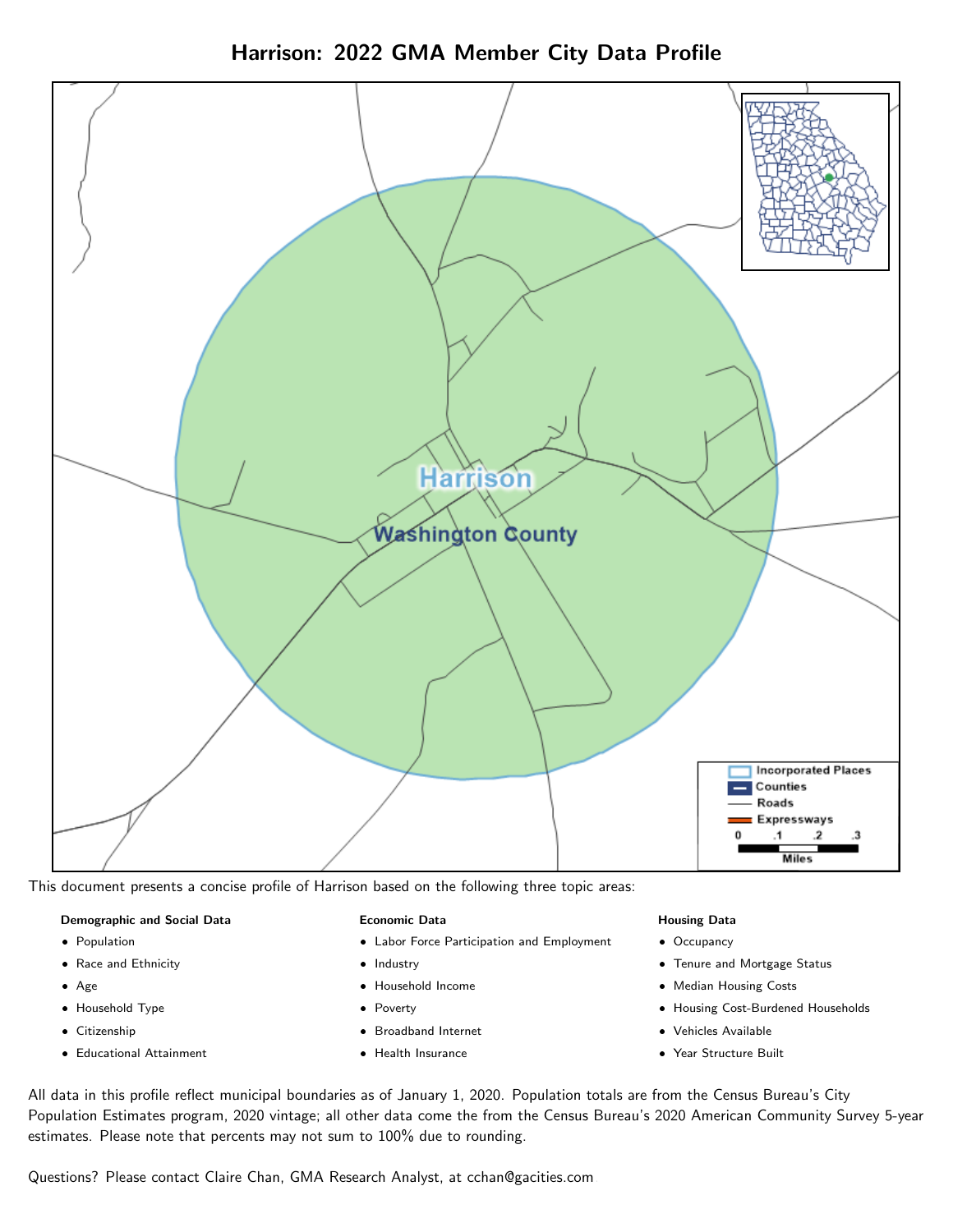# Harrison: Demographic and Social



0% 2% 4% 6% 8% 10% Male <u>Communiculation</u> Female 10% 8% 6% 4% 2% 85 and over 80-84 75-79 70-74 65-69 60-64 55-59 50-54 45-49 40-44 35-39 30-34 25-29 20-24 15-19 10-14 5-9 Under 5

# **Citizenship**

Age



Race and Ethnicity



Source: U.S. Census Bureau, City Population Estimates, 2020 vintage Source: American Community Survey, 2020 5-year estimates, table B03002

#### Household Type



Source: American Community Survey, 2020 5-year estimates, table B01001 Source: American Community Survey, 2020 5-year estimates, table B11001

#### Educational Attainment



Source: American Community Survey, 2020 5-year estimates, table B05002 Source: American Community Survey, 2020 5-year estimates, table B15002

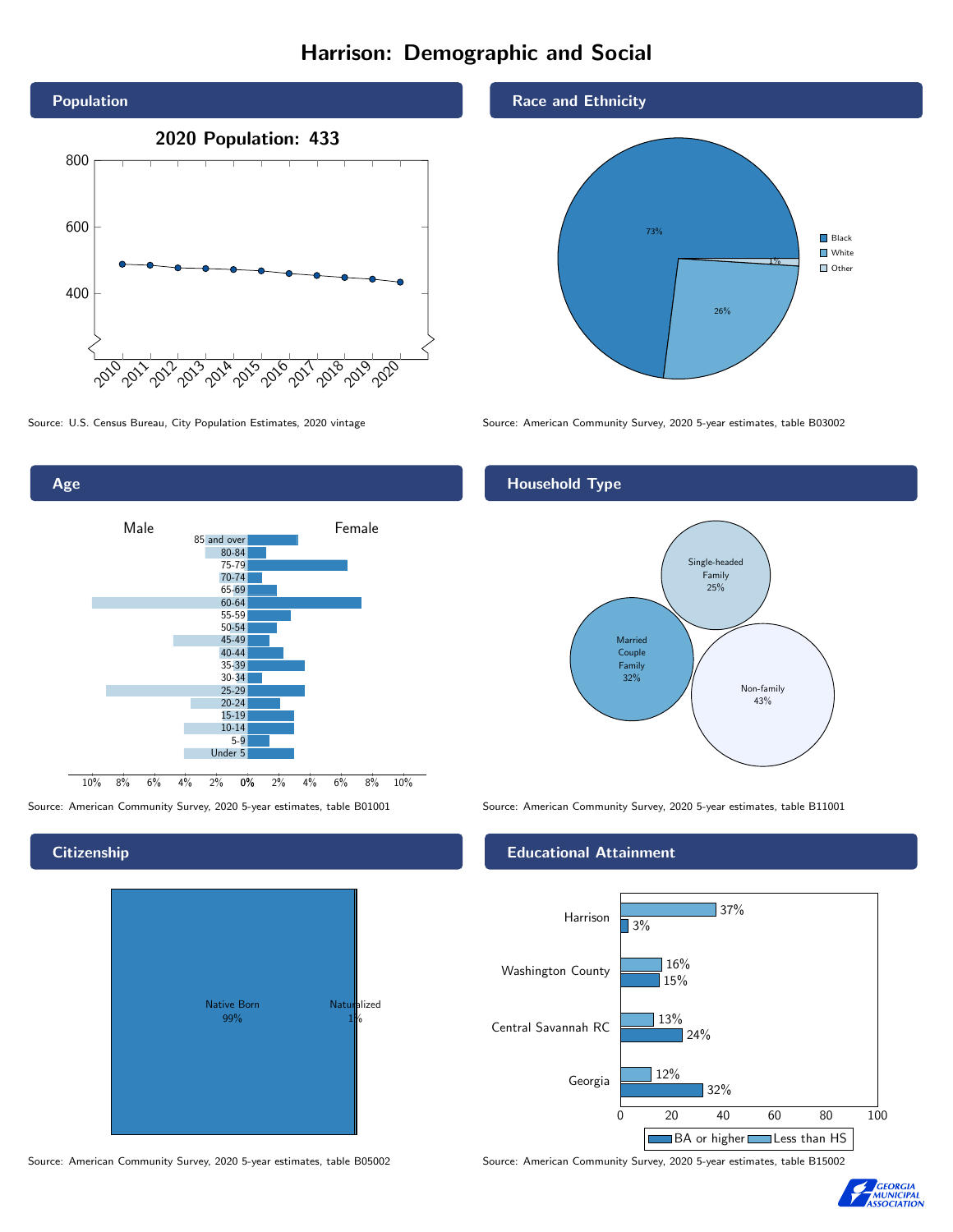# Harrison: Economic



Source: American Community Survey, 2020 5-year estimates, table B23001 Note: Unemployment rate is based upon the civilian labor force.

#### Industry

| Agriculture, forestry, fishing and hunting, and mining      | 20%   |
|-------------------------------------------------------------|-------|
| Construction                                                | $0\%$ |
| Manufacturing                                               | 20%   |
| <b>Wholesale Trade</b>                                      | 2%    |
| Retail Trade                                                | 11%   |
| Transportation and warehousing, and utilities               | 17%   |
| Information                                                 | $0\%$ |
| Finance and insurance, real estate, rental, leasing         | 2%    |
| Professional, scientific, mgt, administrative, waste mgt    | $2\%$ |
| Educational services, and health care and social assistance | 6%    |
| Arts, entertainment, recreation, accommodation, food        | $2\%$ |
| service                                                     |       |
| Other services, except public administration                | 8%    |
| Public administration                                       | 11%   |

Source: American Community Survey, 2020 5-year estimates, table C24030



Source: American Community Survey, 2020 5-year estimates, tables B19013 and B19025 Source: American Community Survey, 2020 5-year estimates, table B17010



Source: American Community Survey, 2020 5-year estimates, table B28002 Source: American Community Survey, 2020 5-year estimates, table B18135

#### **Health Insurance**





#### Poverty